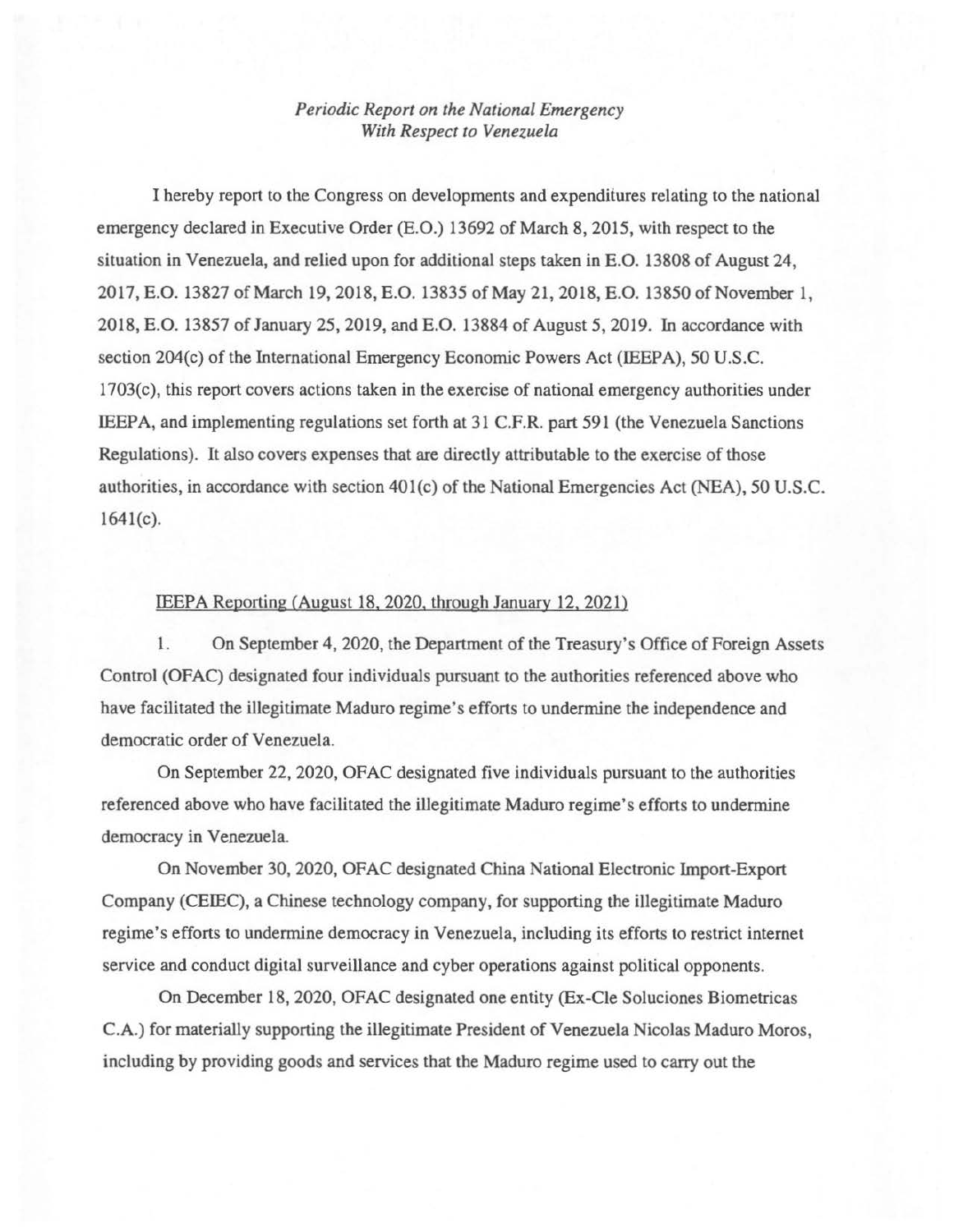fraudulent December 6, 2020 parliamentary elections. In addition, OFAC designated two individuals for having acted for or on behalf of Ex-Cle Soluciones Biometricas C. A.

On December 30,2020, OFAC designated two Venezuelan government officials who presided over and prosecuted the November 2020 trial and sentencing of six U.S. persons in Venezuela. The six U.S. persons, known as the "Citgo 6," are Citgo executives who were unjustly imprisoned in Venezuela in November 2017 after being lured to Caracas under false pretenses.

2. On October 6, 2020, OFAC issued General License SE- Authorizing Certain Transactions Related to the Petr6leos de Venezuela, S.A. 2020 8.S Percent Bond on or After January 19, 2021. See Attachment A for a copy of General License SE.

On November 17, 2020, OFAC issued General License 8G - Authorizing Transactions Involving Petr6leos de Venezuela, S.A. (PdVSA) Necessary for the Limited Maintenance of Essential Operations in Venezuela or the Wind Down of Operations in Venezuela for Certain Entities. See Attachment B for a copy of General License 8G.

On November 30, 2020, concurrent with the designation of CEIEC, OFAC issued General License 38 -Authorizing the Wind Down of Transactions Involving CEIEC. See Attachment C for a copy of General License 38.

On December 23, 2020, OFAC issued General License SF- Authorizing Certain Transactions Related to the Petr6leos de Venezuela, S.A. 2020 8.S Percent Bond on or After July 21,2021. See Attachment D for a copy of General License SF.

On January 4, 2021, OFAC issued General License 31A-Certain Transactions Involving the IV Venezuelan National Assembly, the Interim President of Venezuela, and Certain Other Persons Authorized. See Attachment E for a copy of General License 31A.

3. OFAC closed 202licensing cases (which may take the form of specific licenses, license amendments, "return-without-action" letters, general information letters, interpretive guidance letters, denial letters, closed without determination letters, or withdrawals), and received reports of the blocking of 237 transactions totaling approximately \$10,649,000, pursuant to the authorities referenced above.

4. OFAC has continued to discuss this program during its numerous outreach events to the financial, securities, and international trade communities. Details of this program are available on the Department of the Treasury's website.

2